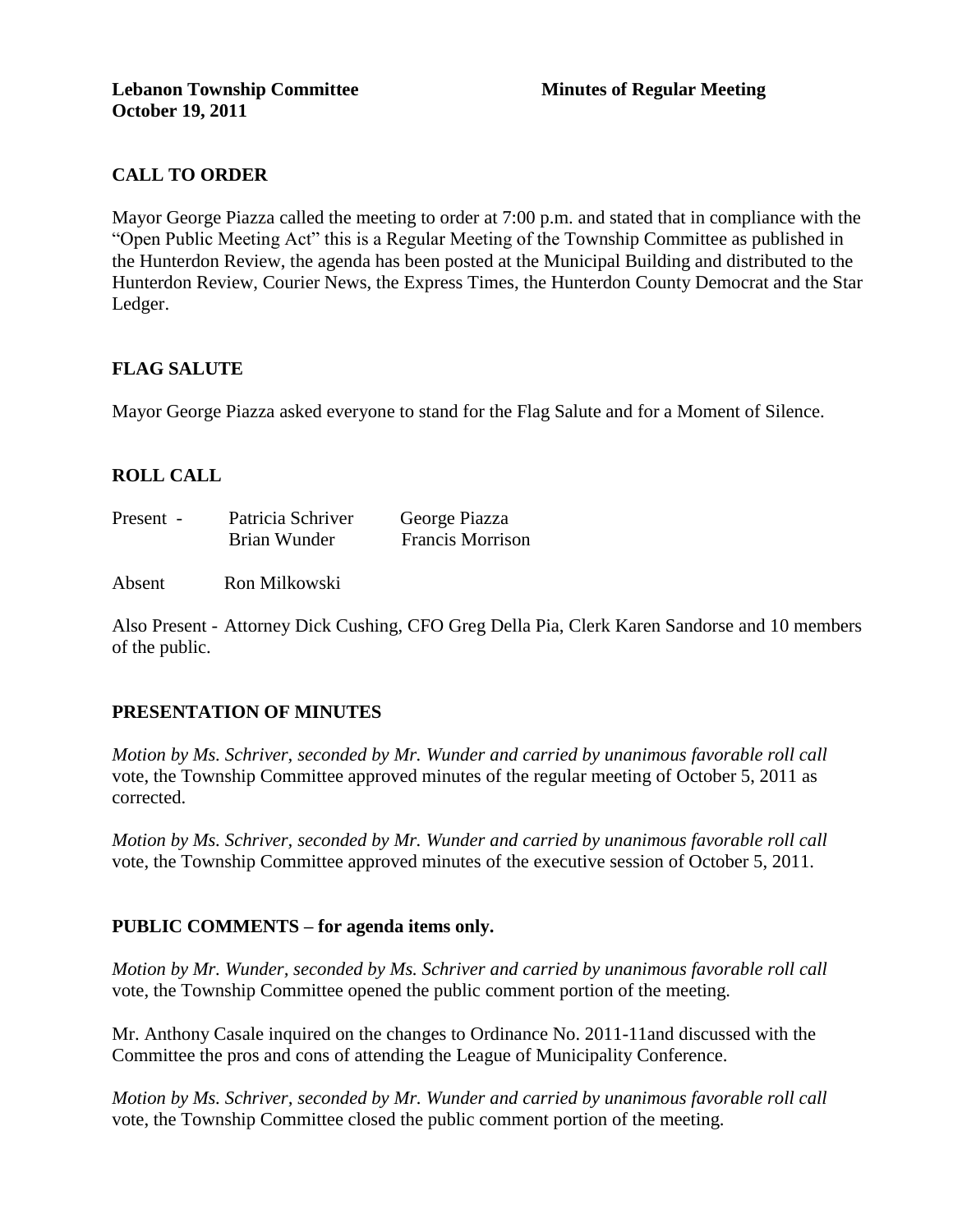LTCM 10/19/2011 Page 2 of 8

#### **RESOLUTIONS**

### **Resolution No. 73-2011 – Developer's Agreement with Lebanon Solar, LLC.**

*Motion by Ms. Schriver, seconded by Mr. Wunder and carried by unanimous favorable roll call*  vote, the Township Committee approved Resolution No. 73-2011.

## TOWNSHIP OF LEBANON HUNTERDON COUNTY, NEW JERSEY RESOLUTION NO. 73-2011 RESOLUTION AUTHORIZING THE MAYOR AND CLERK TO EXECUTE A DEVELOPER'S AGREEMENT WITH LEBANON SOLAR, LLC

WHEREAS, Lebanon Solar, LLC ("Lebanon Solar") is the assignee of approvals obtained by Garden Solar, LLC from the Board of Adjustment of the Township of Lebanon in 2011 for the installation of solar panels on property known as Block 3, Lot 5 on the Tax Map of the Township of Lebanon, Hunterdon County, New Jersey; and

WHEREAS, the obligations of Lebanon Solar with respect to this approved development have been set forth in a Developer's Agreement; and

WHEREAS, the Mayor and Committee have reviewed the Developer's Agreement and find that it is in the best interests of the Township to enter into the Agreement.

NOW, THEREFORE, BE IT RESOLVED, by the Mayor and Committee of the Township of Lebanon, County of Hunterdon, New Jersey, that the Mayor and Township Clerk, upon receipt of the Developer's Agreement substantially in the form attached hereto executed by Lebanon Solar, LLC, are hereby authorized to execute the Developer's Agreement on behalf of the Township.

#### **Resolution No. 75-2011 - Award Rock Salt Contract – International Salt, Inc.**

*Motion by Ms. Schriver, seconded by Mr. Wunder and carried by unanimous favorable roll call*  vote, the Township Committee approved Resolution No. 75-2011.

## TOWNSHIP OF LEBANON COUNTY OF HUNTERDON STATE OF NEW JERSEY RESOLUTION NO. 75-2011 RESOLUTION AWARDING A CONTRACT FOR ROCK SALT

WHEREAS, the Board of Chosen Freeholders awarded a master contract to International Salt, Inc. (Rock Salt) on October 4, 2011 to provide rock salt for the County and members of the Cooperative Pricing System for Ice Control Materials Bid No. 2011-20 for the 11/12 season, and

WHEREAS, the Township Committee has requested to participate in the Cooperative Pricing System for Snow and Ice Control Materials with the anticipation of purchasing 2000 tons of Rock Salt, and

NOW, THEREFORE, BE IT RESOLVED by the Township Committee of the Township of Lebanon, County of Hunterdon, State of New Jersey that the following contract be awarded for a contract period of October 4, 2011 to October 3, 2012.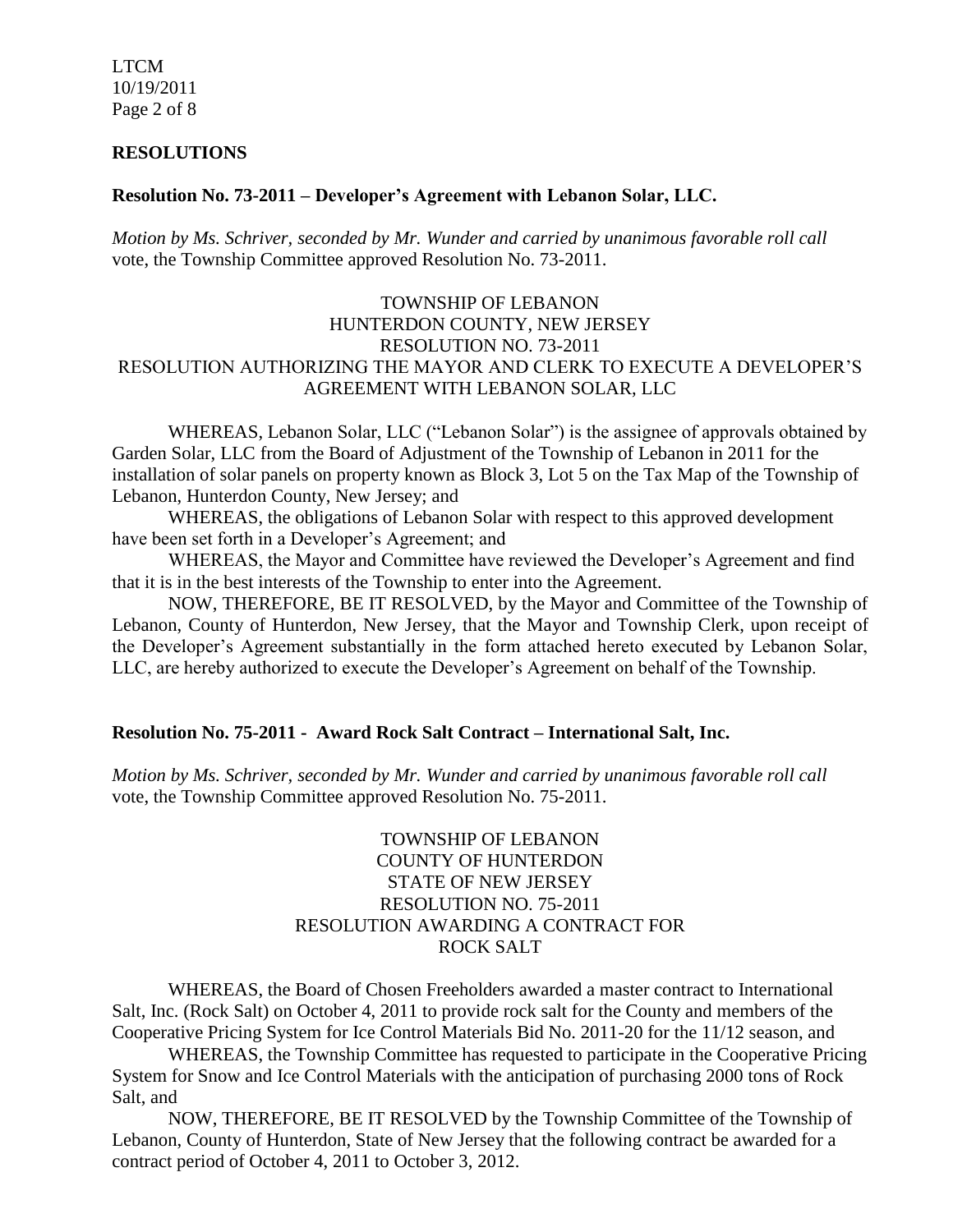LTCM 10/19/2011 Page 3 of 8

# **COMPANY ITEM PRICE** International Salt Inc. Rock Salt \$ 54.55 per ton

# **Resolution No. 76-2011 – 2011 Delinquent Taxes to be Canceled**

*Motion by Mr. Wunder, seconded by Ms. Schriver and carried by unanimous favorable roll call*  vote, the Township Committee approved Resolution No.76-2011.

#### TOWNSHIP OF LEBANON COUNTY OF HUNTERDON STATE OF NEW JERSEY RESOLUTION NO. 76-2011 2010 DELINQUENT TAXES TO BE CANCELED

WHEREAS N.J.S.A. 40A: 5-17.01 allows for amounts of \$5.00 and less of delinquent taxes to be cancelled, and WHEREAS the following amounts are open and due for 2010, and WHEREAS it is the desire of the Tax Collector to clear these amounts.

THEREFORE, BE IT RESOLVED that the following amounts be cancelled:

| Owner:           | Block/Lot   | Amount |
|------------------|-------------|--------|
| Mark M. Costello | 11/44       | 3.26   |
| Susan Rothbart   | 56/14 Q0150 | .72    |

#### **Resolution No. 77-2011 – Redemption of Tax Sale Certificate**

*Motion by Mr. Wunder, seconded by Ms. Schriver and carried by unanimous favorable roll call*  vote, the Township Committee approved Resolution No. 77-2011.

## TOWNSHIP OF LEBANON COUNTY OF HUNTERDON STATE OF NEW JERSEY RESOLUTION NO. 77-2011 REDEMPTION OF TAX SALE CERTIFICATE

WHEREAS the Tax Collector did sell a Tax Sale Certificate # 200601 on October 18, 2006 to Lebanon Township and,

WHEREAS the amount of \$2,922.64 has been collected from Lakeland Bank for their client, N.B.S.C. Properties, Inc.

THEREFORE BE IT RESOLVED that the Treasurer be authorized to prepare and the Mayor, Treasurer and Clerk be authorized to sign a check in the amount of \$2,922.64 payable to Lebanon Township, and

BE IT FURTHER RESOLVED that Tax Sale Certificate 200601 be endorsed by the mayor for cancellation and returned to Lakeland Bank.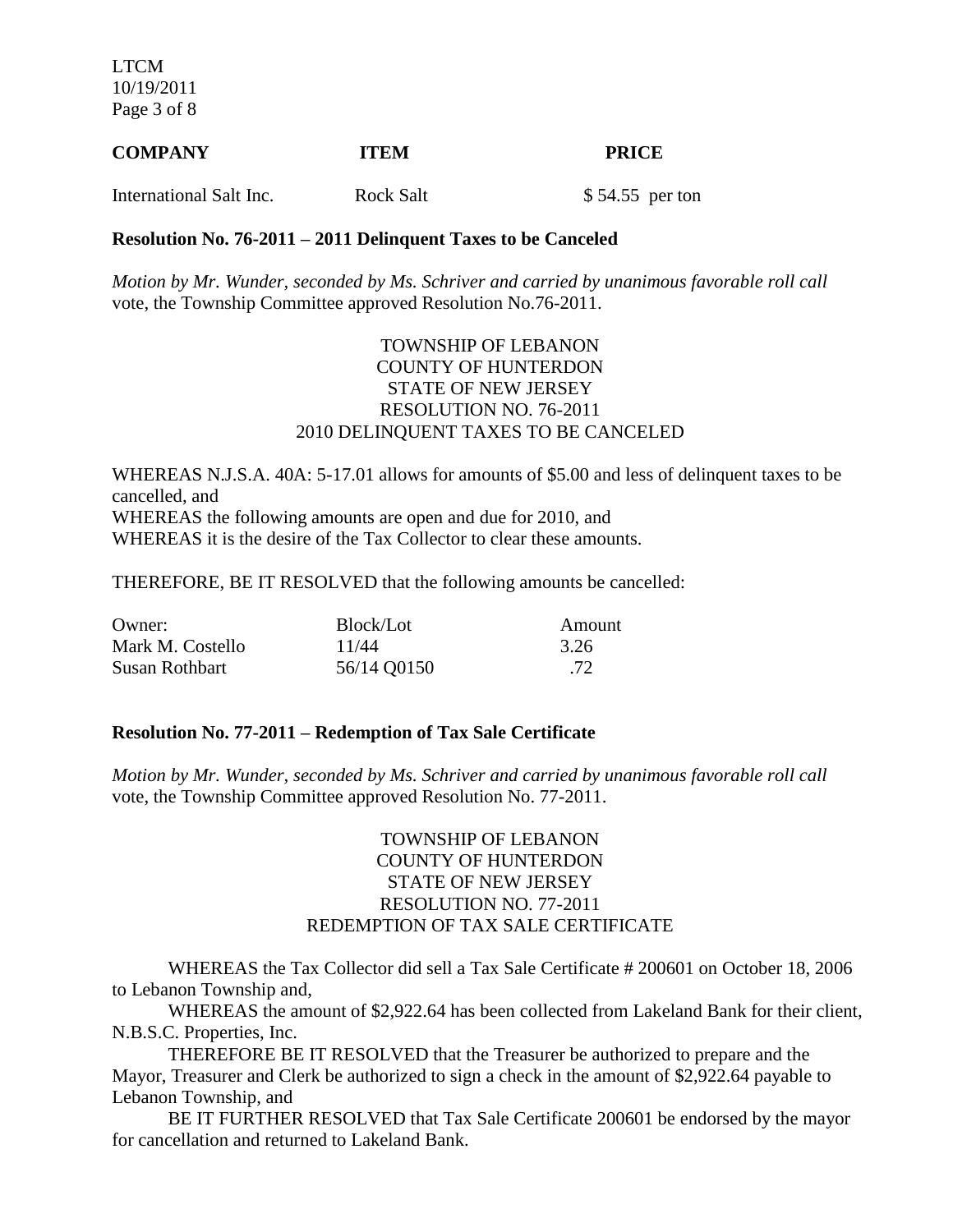LTCM 10/19/2011 Page 4 of 8

#### **Resolution No. 78-2011 - Amending Capital Budget**

*Motion by Ms. Schriver, seconded by Mr. Wunder and carried by unanimous favorable roll call*  vote, the Township Committee approved Resolution No. 78-2011.

## TOWNSHIP OF LEBANON COUNTY OF HUNTERDON STATE OF NEW JERSEY A RESOLUTION NO. 78-2011

WHEREAS, the Township of Lebanon desires to constitute the 2011 Capital Budget of said municipality by inserting therein Various Capital Projects:

*Supplemental Funding of DPW Garage, Amendment of Ordinance #2011-07 and 2009-07*

NOW, THEREFORE, BE IT RESOLVED by the Township Committee of the Township of Lebanon as follows:

Section 1. The 2011 Capital Budget of the Township of Lebanon is hereby constituted by the adoption of a schedule to read as follows:

## PROJECT NO. 3 CAPITAL BUDGET OF THE TOWNSHIP OF LEBANON, COUNTY OF HUNTERDON, NEW JERSEY

## Projects Scheduled for 2011 Method of Financing

|                 | CAPITAL     |         |                                      |                |                |  |
|-----------------|-------------|---------|--------------------------------------|----------------|----------------|--|
|                 |             |         | ESTIMATED BUDGET IMPROVEMENT CAPITAL |                | <b>GENERAL</b> |  |
| PROJECT         | <b>COST</b> | APPROP. | <b>FUND</b>                          | <b>SURPLUS</b> | <b>BONDS</b>   |  |
| As Stated Above | \$600,000   |         | \$30,000.00                          | <b>NONE</b>    | \$570,000.00   |  |

Section 2. The Clerk is authorized and directed to file a certified copy of this resolution with the Division of Local Government Services, Department of Community Affairs, State of New Jersey, within three days after the adoption of this project to be included in the 2011 Permanent Capital Budget as adopted.

## **ORDINANCES**

#### **Ordinance No. 2011-10 - Introduction**

*Motion by Ms. Schriver, seconded by Mr. Piazza, and carried by favorable roll call vote, the* Township Committee approved Ordinance No. 2011-10 on first reading. AYES: Morrison, Schriver, Piazza, Wunder ABSENT: Milkowski (As entitled below).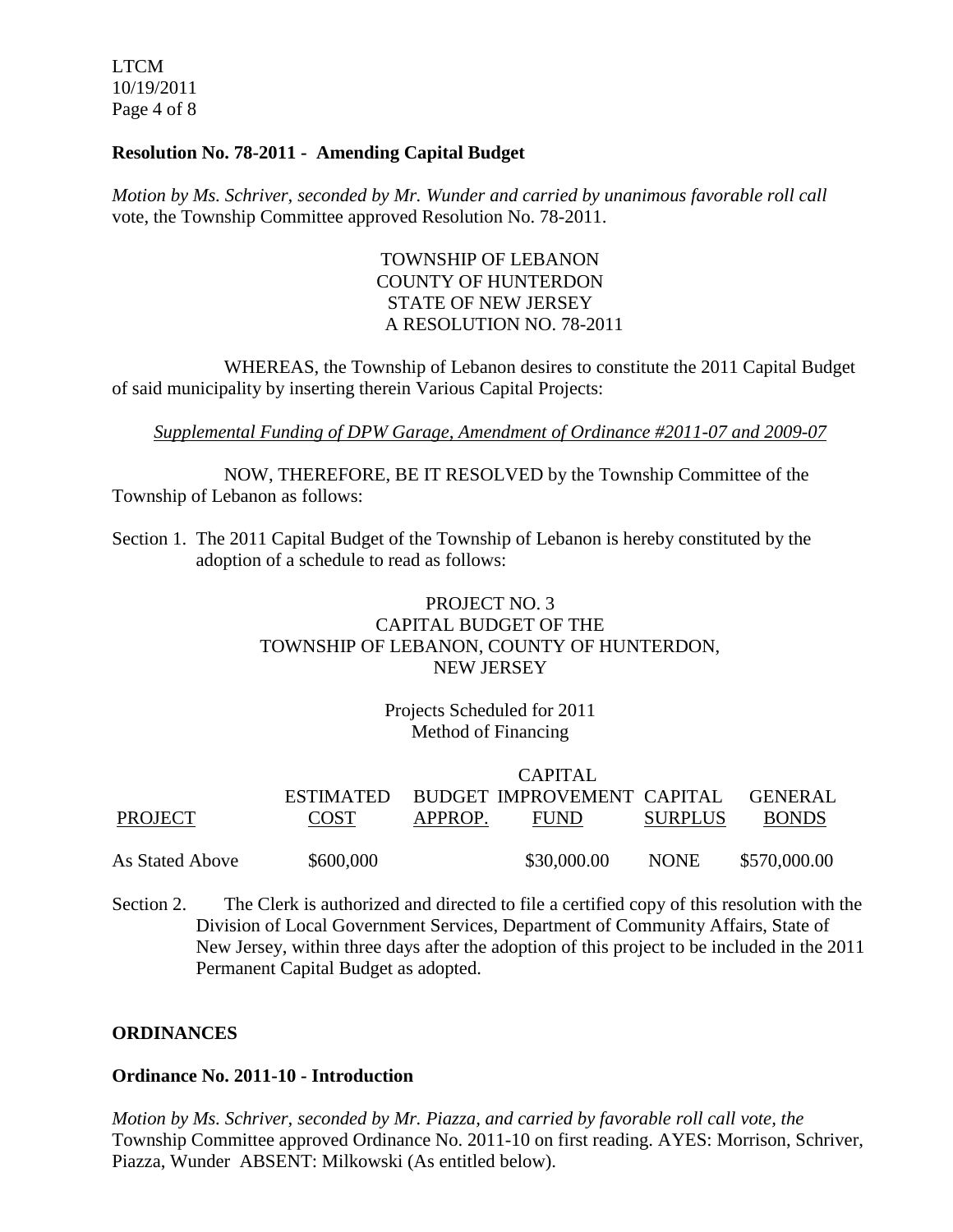LTCM 10/19/2011 Page 5 of 8

#### TOWNSHIP OF LEBANON COUNTY OF HUNTERDON STATE OF NEW JERSEY ORDINANCE NO. 2011-10

BOND ORDINANCE TO APPROPRIATE AN ADDITIONAL SUM OF \$600,000 FOR THE CONSTRUCTION OF A NEW DPW GARAGE IN, BY AND FOR THE TOWNSHIP OF LEBANON, IN THE COUNTY OF HUNTERDON, NEW JERSEY, TO MAKE A DOWN PAYMENT, TO AUTHORIZE THE ISSUANCE OF BONDS TO FINANCE SUCH ADDITIONAL APPROPRIATION AND TO PROVIDE FOR THE ISSUANCE OF BOND ANTICIPATION NOTES IN ANTICIPATION OF THE ISSUANCE OF SUCH BONDS.

Public Hearing to be held on November 2, 2011.

#### **Introduction - Ordinance No. 2011-11**

*Motion by Ms. Schriver, seconded by Mr. Piazza, and carried by favorable roll call vote, the* Township Committee approved Ordinance No. 2011-11 on first reading. AYES: Morrison, Schriver, Piazza, Wunder ABSENT: Milkowski (As entitled below).

## ORDINANCE NO. 2011-11 TOWNSHIP OF LEBANON COUNTY OF HUNTERDON STATE OF NEW JERSEY AN ORDINANCE TO REVISE, AMEND AND SUPPLEMENT THE CODE OF THE TOWNSHIP OF LEBANON CHAPTER 400, TITLED "ZONING", SPECIFICALLY ARTICLE II, REGULATIONS

Public Hearing to be held on December 7, 2011.

#### **Introduction - Ordinance No. 2011-12**

*Motion by Ms. Schriver, seconded by Mr. Piazza, and carried by favorable roll call vote, the* Township Committee approved Ordinance No. 2011-12 on first reading. AYES: Morrison, Schriver, Piazza, Wunder ABSENT: Milkowski (As entitled below).

> TOWNSHIP OF LEBANON COUNTY OF HUNTERDON ORDINANCE NO. 2011-12

AN ORDINANCE TO AMEND THE LAND USE ORDINANCE FOR THE TOWNSHIP OF LEBANON, COUNTY OF HUNTERDON, STATE OF NEW JERSEY, AND MORE SPECIFICALLY CHAPTER XVII (LAND SUBDIVISION) AND CHAPTER 400 (ZONING)

Public Hearing to be held on December 7, 2011.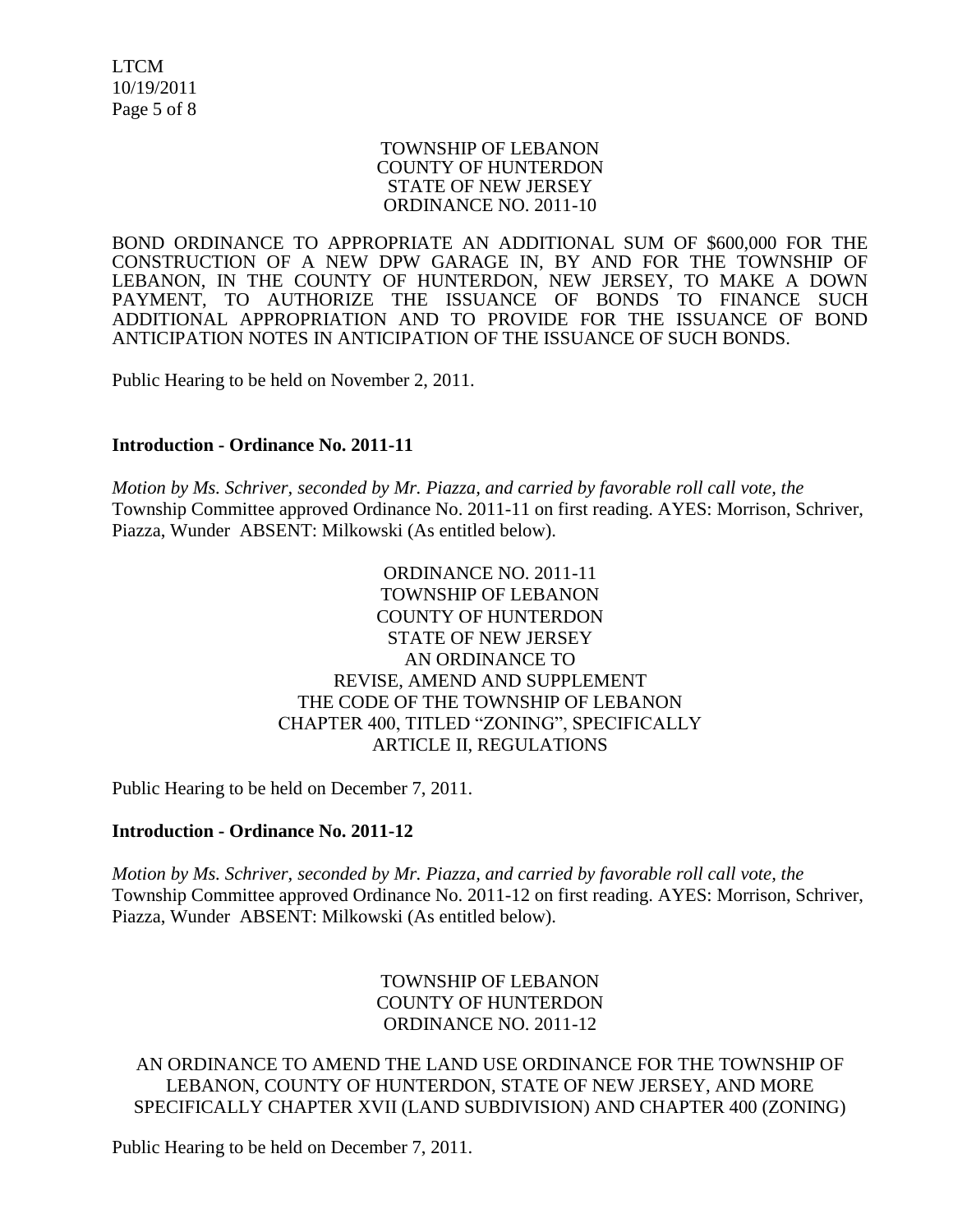### LTCM 10/19/2011 Page 6 of 8

## **OLD BUSINESS**

## **DPW Garage Project**

Attorney Cushing provided a recounting of the DPW Garage Project. The Township terminated a contract with Walter Poppe in July, pursuant to a resolution that set forth the reasons for the action. Mr. Poppe did not provide a performance bond which is vital to protect the Township. Consequently, the Township Committee authorized to seek new bids to complete the project. In the mean time, Mr. Poppe's attorney sent a letter stating that Mr. Poppe can now obtain a performance bond and that Mr. Poppe will be suing the Township. There were certain reasons why it made some sense for the Township to continue working with Mr. Poppe. One matter was that the Township Architect said that he was generally pleased with the work that had been completed to date. Also, subcontractors who had worked on the job had submitted lien claims against the Township. Mr. Poppe's attorney addressed the Committee and stated that Mr. Poppe could complete the work and do a better job at a cheaper price. In an effort to be fair and to make sure the Township knew where Mr. Poppe was coming from, a letter was sent to Mr. Poppe's attorney outlining a number of conditions that had to be met for the Township Committee to even consider if they would reinstate the contract with Mr. Poppe. The conditions would include the submission of a performance bond. Also, the Township has a Claim for Liquidated Damages against Mr. Poppe which Mr. Poppe disputed his obligation to pay. The Township offered to put the Claim for Liquidated Damages matter off until the completion of the project to see how things progressed. There were other conditions which Mr. Poppe stated that he could meet. To date Mr. Poppe has not supplied a performance bond. Attorney Cushing has had conversations with a Bond Broker who had stated that he could provide a performance bond for Mr. Poppe but that has not happened. The performance bond was an absolute condition as the Township cannot move forward with the project without having one. The Township also felt that it would be unfair to the Township and the taxpayers to wave the Township's Claim for Liquidated Damages when the delays that occurred were not the fault of the Township, but in the Township's view, were the fault of Mr. Poppe. The Township was willing to defer it to the end of the project to how things went and how long it took and discuss the issue at that time. The two conditions were unacceptable to Mr. Poppe. Attorney Cushing asked Mr. Poppe and his attorney to be in attendance at this meeting however, Mr. Poppe's attorney stated that she and Mr. Poppe would not be attending and that they were not going to provide the performance bond nor are they willing to go along with the conditions relative to Liquidated Damages. The Township now is presented with the issue of receiving bids which are higher than the original amount and to decide which way to proceed.

## **Award Contracts for Architectural/Engineering Services – DPW Garage Project**

- **Bidding and "Limited" Construction Administration**
- **Construction Administration Phase – Extended Services**

*Motion by Ms. Schriver, seconded by Mr. Wunder and carried by unanimous favorable roll call*  vote, the Township Committee awarded two (2) Contracts to Chambers Architecture, Inc. for Bidding and "Limited" Construction Administration at \$19,000.00 and for the Construction Administration Phase – Extended Services for the DPW Garage Project at \$50,000.00.

# **Cancel November 16, 2011 Meeting - League of Municipality Conference**

*Motion by Ms. Schriver, seconded by Mr. Morrison and carried by favorable roll call vote, the* Township Committee canceled the November 16, 2011 Committee meeting for attendance at the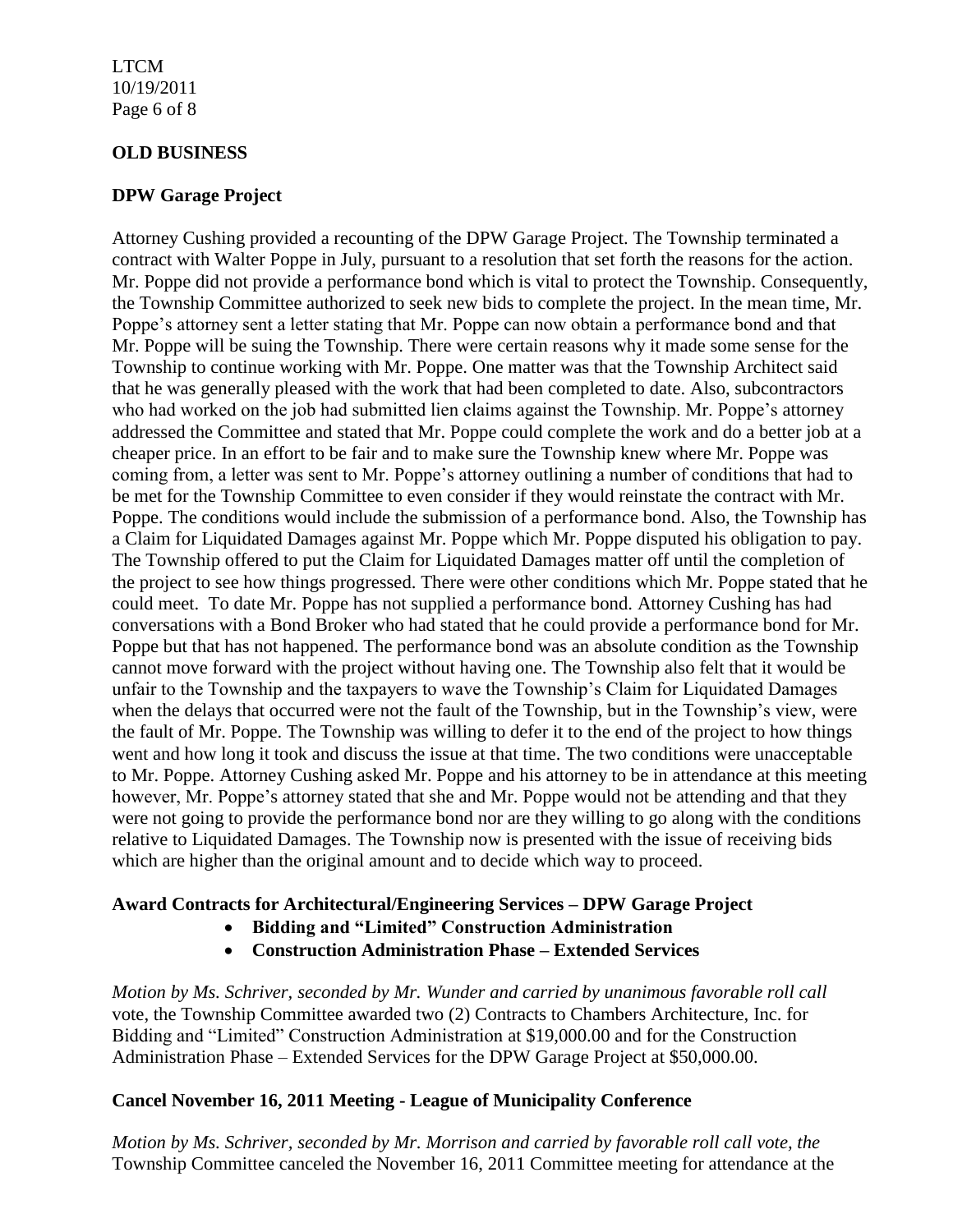LTCM 10/19/2011 Page 7 of 8

League of Municipalities Conference. AYES: Morrison, Schriver, Piazza NAYS: Wunder ABSENT: Milkowski

## **Hunterdon County Freeholders Resolution – County Route 645**

The County Freeholders adopted a resolution restricting parking on County Route 645 during inclement (winter) weather. The Police Chief has stated concerns he has with the County's Resolution to the Clerk. Mr. Wunder will speak to the Police Chief to obtain his recommendations in writing and a letter will be forwarded to the Freeholders from the Mayor, for their consideration.

## **NEW BUSINESS**

There is no new business discussed.

## **PRESENTATION OF VOUCHERS**

Committee Members provided a description of vouchers exceeding \$1000.00.

*Motion by Ms. Schriver, seconded by Mr. Wunder and carried by unanimous favorable roll call*  vote, the Township Committee approved the October 19, 2011 bill list in the amount \$101,127.26.

## **CORRESPONDENCE**

Tax Collector's Report for the Month of September 2011.

#### **PUBLIC COMMENTS**

*Motion by Ms. Schriver, seconded by Mr. Wunder and carried by unanimous favorable roll call*  vote, the Township Committee opened the Public Comment portion of the meeting.

Mr. and Mrs. Jim Previti were present at the meeting to discuss concerns they have with storm water drainage on Mountain Top Road. The Previti's were at the June 2011 meeting regarding the same matter. At that time, the DPW Manager and the Township Engineer evaluated the drainage issues and improvements were made to correct the problem. Mrs. Previti stated that the drainage is still a problem and requested that the Township Engineer reevaluate the problem and for the Township to resolve the issue. The DPW Manager is to arrange a meeting with the Township Engineer and the Previti's. The Engineer is to provide the Township Committee with his professional opinion on the matter.

Ms. Nancy Darois stated her opinion on residents complaining about drainage issues in the Township. Ms. Darois inquired on the status of the Rescue Squad matter.

Mr. Anthony Casale asked for information on the rebidding for the Township Garage Project and if the Contract has been awarded. Mr. Casale questioned the procedure of introducing an ordinance if